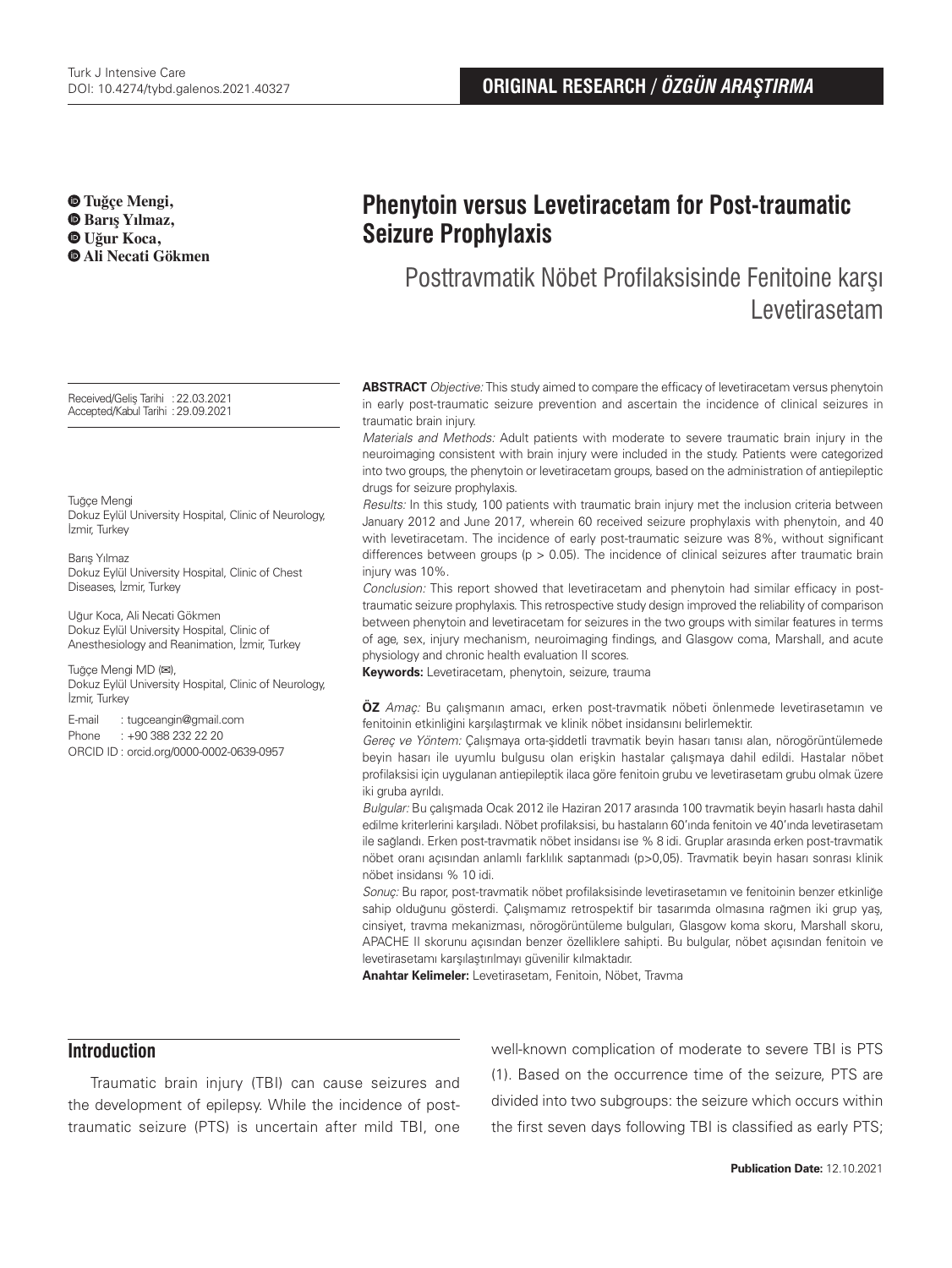whereas, those occurring after the first seven days following TBI are classified as late PTS (2). Pharmacological seizure prophylaxis is aimed to prevent early seizures. It is thought that seizure prophylaxis is not effective in late PTS (3).

Phenytoin is one of the preferred antiepileptic drugs (AEDs) for early PTS prophylaxis. It is generally well-tolerated and can be administered intravenously, and most medical practitioners have knowledge of its usage (1). However, phenytoin can cause induction of hepatic cytochrome P450 system and significant drug-drug interactions (4). In addition, it has potential side effects such as hypersensitivity reactions, irritation of the skin, phlebitis, arrhythmias, and hypotension (1). Phenytoin has a narrow therapeutic window, which requires close monitoring (5). For these reasons, alternative antiepileptic therapies have been sought.

Valproate and carbamazepine have been investigated for usage in TBI. However, valproate and carbamazepine have similar side-effect profiles and require serum monitoring like phenytoin (5). Furthermore, the intravenous formulation of carbamazepine is not yet clinically available (1). These disadvantages have led to a search for new anticonvulsants. Levetiracetam is one of the drugs that has a demonstrated efficacy in a wide variety of seizure types and status epilepticus (6). Levetiracetam comes into prominence as an alternative to phenytoin due to several advantages. Some advantages are the absence of need for drug level monitoring, ease of titration due to its linear pharmacokinetics, and lower potential of drug-drug interaction (1,3). Enzyme-inducing properties have not yet been demonstrated (1). Despite all these advantages, there have been no sufficient studies to compare the efficacy of levetiracetam vs. phenytoin for seizure prophylaxis after TBI.

The objective of this study was to compare the efficacy of levetiracetam vs. phenytoin for the prevention of early PTS and to ascertain the incidence of clinical seizures in TBI.

# **Materials and Methods**

Ethics committee approval was obtained from the Ethics Committee of Dokuz Eylül University (decision no: 2021/02- 42, date: 18.01.2021). The study population consisted of patients with TBI admitted to the Anesthesiology and Reanimation Intensive Care Unit (ICU) between January 2012 and June 2017. Adult patients were included if they had moderate to severe TBI in the presence of computed tomographic or magnetic resonance imaging consistent with

brain injury. Patients were excluded from the study if they were younger than 18 years, did not receive a prophylactic AED, had epilepsy prior to TBI, had a prehospital use of AEDs for any reason, had a seizure before administration of the first dose of AEDs, or underwent cardiopulmonary resuscitation in the first seven days after TBI.

The records in the hospital automation system and our database of patients with TBI were evaluated retrospectively. Age, sex, admission date to ICU, neurological comorbidities, injury mechanism, initial Glasgow coma score (GCS) following admission to ICU, Marshall score, magnetic resonance imaging and/or computed tomography findings of injury upon presentation, neurosurgical interventions, administration of mannitol, administration of AEDs, clinical seizures, timing of clinical seizures, APACHE II score, mechanical ventilatory support, ventilation days, need of hemodialysis, duration of ICU and hospital stay, 28-day and 90-day mortality were recorded on the data collection forms. Clinically GCS and radiological Marshall scores were used to determine the severity of TBI. The Marshall system places patients into one of six categories (I to VI) of increasing severity based on findings on non-contrast CT scans of the brain. Higher categories have worse prognosis and survival.

Patients were categorized into two groups, phenytoin group (PG) or levetiracetam group (LG), based on the usage of AEDs for seizure prophylaxis.

Statistical analyses were performed using SPSS 24.0 statistics package software. Categorical variables were expressed as frequency and percentage values. All variables were expressed as median (minimum-maximum). Statistical analyses were made with t-test, Mann Whitney U test, and chi-square test. P<0.05 was accepted as statistically significant.

# **Results**

In this study, 100 patients with TBI met inclusion criteria in the Anesthesiology and Reanimation ICU between January 2012 and June 2017. Of those patients, 60 received seizure prophylaxis with phenytoin, and 40 received levetiracetam.

A detailed comparison of demographics, clinical and imaging data of patients with TBI is shown in Table-1. Neurological comorbidities were present in three patients. Regarding neurological comorbidities, one patient had stroke, one patient had hydrocephalus, and one patient had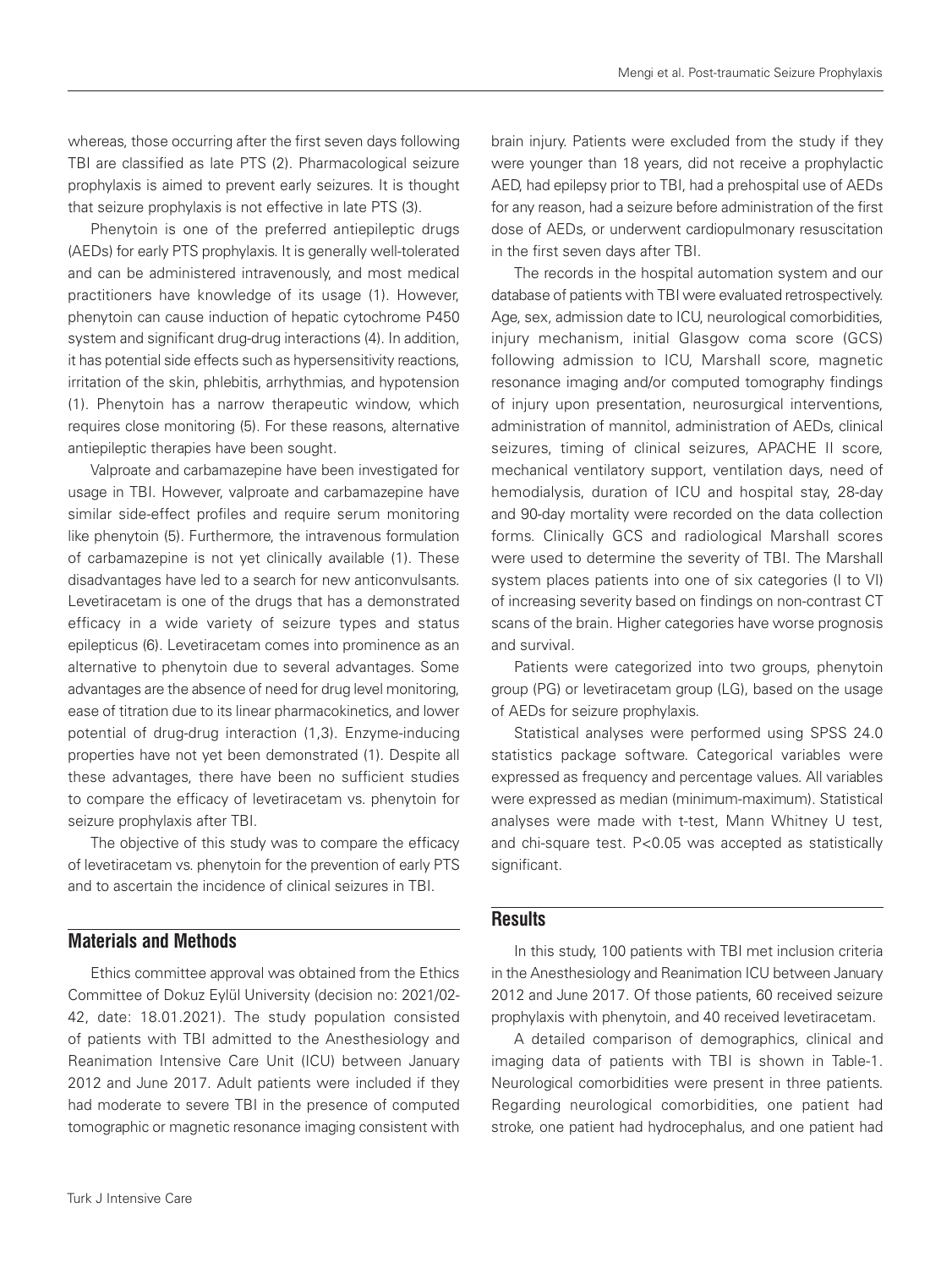Alzheimer's Disease. There was no statistically significant difference between the PG and LG groups regarding the distribution of age, sex, neurological comorbidities, injury mechanism, initial GCS following admission to ICU, Marshall score, neuroimaging findings, APACHE II score (p>0.05), (Table-1).

Table-2 presents the interventions. There was no statistically significant difference between the PG and LG groups regarding the distribution of neurosurgical interventions, mechanical ventilatory support, ventilation days, and hemodialysis support (p>0.05). The rate of mannitol administration was significantly higher in the LG compared with PG (p=0.012).

Figure-1 graphically depicts the change in prescribing trends at our hospital over time. Between 2015 and 2016, there was a shift in prescribing away from phenytoin and toward levetiracetam. Eighty-three percent of the 53 patients admitted from 2012 to 2014 received phenytoin prophylaxis, whereas 66% of the 47 patients admitted between 2015 and 2017 received levetiracetam prophylaxis (p<0.001).

The incidence of clinical seizures after TBI was 10%. There were no significant differences in clinical seizure rates between PG and LG (p> 0.05). The incidence of early PTS was 8%. There were no significant differences in early PTS rates between PG and LG (p>0.05). Late PTS were observed in two patients on the 11th and 17th days. Early PTS was

| Table 1. Demographics, clinical and imaging data of patient groups                               |                    |                             |                             |       |  |  |  |
|--------------------------------------------------------------------------------------------------|--------------------|-----------------------------|-----------------------------|-------|--|--|--|
|                                                                                                  | Total<br>$(n=100)$ | PG <sup>1</sup><br>$(n=60)$ | LG <sup>2</sup><br>$(n=40)$ | p     |  |  |  |
| Age, median (range), y                                                                           | 37 (18-89)         | 37 (18-86)                  | 37.5 (18-89)                | 0.938 |  |  |  |
| Female, % (n)                                                                                    | 18% (18)           | 18.3% (11)                  | 17.5% (7)                   | 0.915 |  |  |  |
| Neurological comorbidities, % (n)                                                                | 3% (3)             | 1.7%(1)                     | 5% (2)                      | 0.338 |  |  |  |
| Injury mechanism                                                                                 |                    |                             |                             |       |  |  |  |
| Motorcycle/bicycle/pedestrian, % (n)                                                             | 50% (50)           | 51.7% (31)                  | 47.5% (19)                  |       |  |  |  |
| Motor vehicle accident, % (n)                                                                    | 19% (19)           | 20% (12)                    | $17.5\% (7)$                |       |  |  |  |
| Fall, % (n)                                                                                      | 26% (26)           | 23.3% (14)                  | 30% (12)                    |       |  |  |  |
| Other, % (n)                                                                                     |                    |                             |                             |       |  |  |  |
| GCS <sup>3</sup> on ICU <sup>4</sup> admission                                                   | 5% (5)             | 5% (3)                      | 5% (2)                      | 0.903 |  |  |  |
| GCS-eye, median (range)                                                                          | $1(1-4)$           | $1(1-4)$                    | $1(1-4)$                    | 0.564 |  |  |  |
| GCS-verbal, median (range)                                                                       | $4(3-5)$           | $4(3-5)$                    | $4(4-5)$                    | 0.581 |  |  |  |
| GCS-motor, median (range)                                                                        | $4(1-6)$           | $4(1-6)$                    | $4(1-6)$                    | 0.416 |  |  |  |
| Neuroimaging findings                                                                            |                    |                             |                             |       |  |  |  |
| Subarachnoid hemorrhage, % (n)                                                                   | 62% (62)           | 58.3% (35)                  | 67.5% (27)                  | 0.355 |  |  |  |
| Subdural hematoma, % (n)                                                                         | 49% (49)           | 48.3% (29)                  | 50% (20)                    | 0.870 |  |  |  |
| Cerebral contusion, % (n)                                                                        | 42% (42)           | 45% (27)                    | 37.5% (15)                  | 0.457 |  |  |  |
| Epidural hematoma, % (n)                                                                         | 27% (27)           | 26.7% (16)                  | 27.5% (11)                  | 0.927 |  |  |  |
| Pneumocephalus, % (n)                                                                            | 25% (25)           | 26.7% (16)                  | 22.5% (9)                   | 0.637 |  |  |  |
| Intracerebral hemorrhage, % (n)                                                                  | 18% (18)           | 16.7% (10)                  | 20% (8)                     | 0.671 |  |  |  |
| Intraventricular hemorrhage, % (n)                                                               | 6% (6)             | $6.7\%$ (4)                 | 5% (2)                      | 0.731 |  |  |  |
| Diffuse axonal injury, % (n)                                                                     | 1% (1)             | 1.7%(1)                     | 0                           | 0.412 |  |  |  |
| Marshall score                                                                                   |                    |                             |                             |       |  |  |  |
| Marshall score II, % (n)                                                                         | 42% (42)           | 46.7% (28)                  | 35% (14)                    |       |  |  |  |
| Marshall score III, % (n)                                                                        | 15% (15)           | $11.7\%$ $(7)$              | 20% (8)                     |       |  |  |  |
| Marshall score V, % (n)                                                                          | 39% (39)           | 36.7% (22)                  | 42.5% (17)                  | 0.480 |  |  |  |
| Marshall score VI, % (n)                                                                         | 4% (4)             | 5% (3)                      | $2.5\%$ (1)                 |       |  |  |  |
| APACHE II, median (range)                                                                        | 22 (12-41)         | 20.5 (12-37)                | 23.5 (12-41)                | 0.675 |  |  |  |
| PG1=Phenytoin group, LG2= Levetiracetam group, GCS3=Glasgow coma score, ICU4=Intensive Care Unit |                    |                             |                             |       |  |  |  |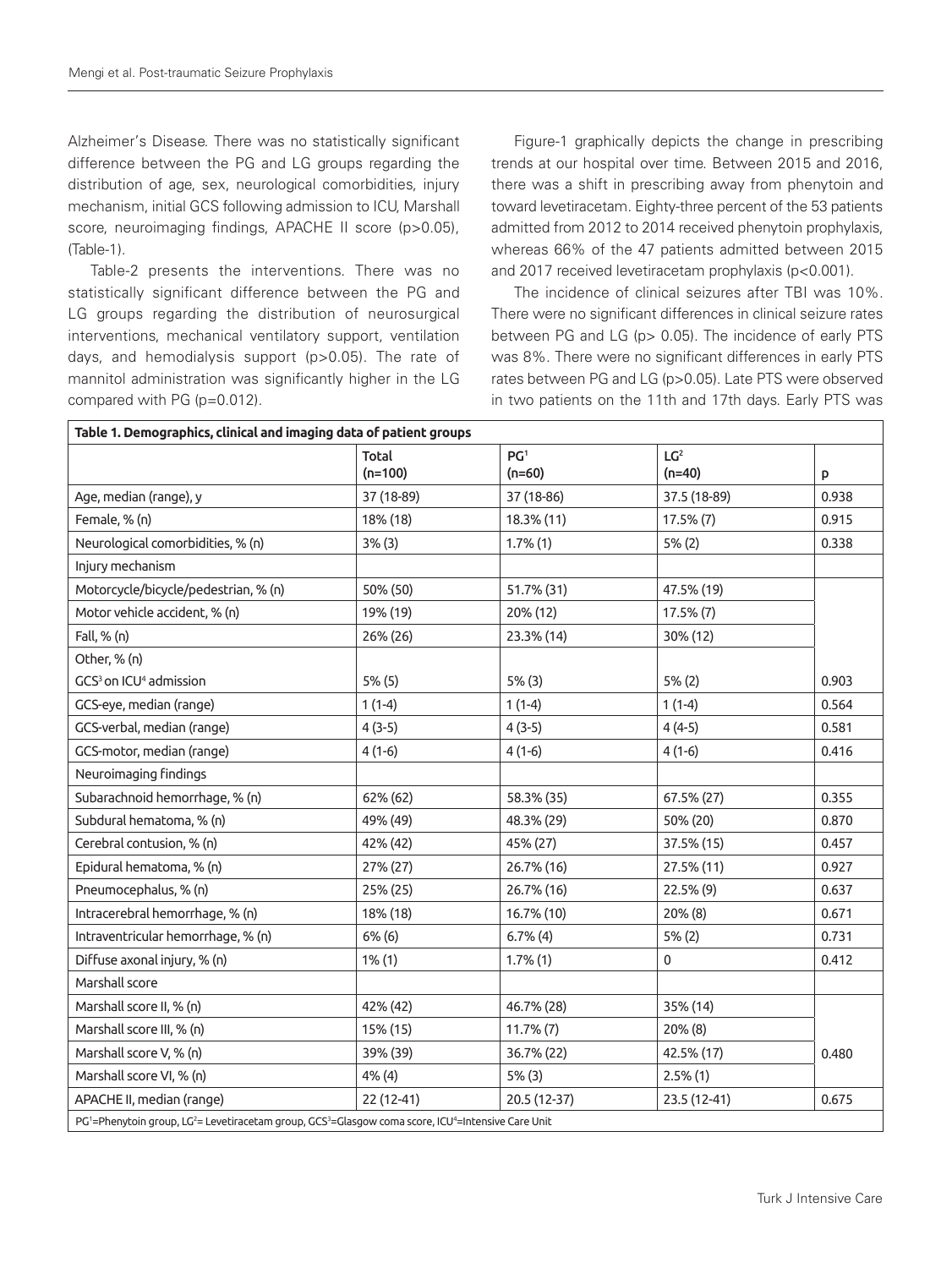most common on the 7th day after trauma (4/8, 50%), (p=0.446). There were no significant differences in ICU and hospital stay, brain death rate, 28-day and 90-day mortality rates between PG and LG (p>0.05), (Table-3).

Table-4 presents the demographics, clinical data, and outcomes of the eight patients who developed early PTS. Marshall scores of 3 patients were 5 and GCS of 2 patients were 3.



# **Discussion**

Although our study was a retrospective design, two groups had similar age, sex, injury mechanism, neuroimaging findings, GCS, Marshall score, APACHE II score (p>0.05). In our study, early PTS was higher in the PG among similar groups. However, there was no statistically significant difference in early PTS between groups. There was no statistically significant difference in seizure rate between groups in the trial of Inaba et al. (3) comparing phenytoin and levetiracetam for early PTS prophylaxis. They suggested that levetiracetam did as well but no better than phenytoin as an early PTS prophylaxis (3). Similarly, the results in the comparative trial of phenytoin vs levetiracetam for seizure prophylaxis study of Szaflarski et al. (7) revealed no statistically significant difference in seizure rate. In meta-analyzes evaluating efficacy in PTS prophylaxis, levetiracetam had similar efficacy with phenytoin (2,4,8). In addition to these reports which do not show superiority of the two drugs, there are also studies with a higher rate of seizures in the levetiracetam group. Conversely, there are studies suggesting that levetiracetam is more effective than **Figure 1.** Prescribing trends over time **Figure 1.** Prescribing trends over time

| <b>Table 2. Interventions</b>                                 |                    |                             |                             |       |  |  |  |  |
|---------------------------------------------------------------|--------------------|-----------------------------|-----------------------------|-------|--|--|--|--|
|                                                               | Total<br>$(n=100)$ | PG <sup>1</sup><br>$(n=60)$ | LG <sup>2</sup><br>$(n=40)$ | P     |  |  |  |  |
| Mannitol, % (n)                                               | 33% (33)           | 23.3% (14)                  | 47.5% (19)                  | 0.012 |  |  |  |  |
| Neurosurgical intervention, % (n)                             | 39% (39)           | 56.4% (22)                  | 43.6% (17)                  | 0.558 |  |  |  |  |
| Mechanical ventilation, % (n)                                 | 96% (96)           | 95% (57)                    | 97.5% (39)                  | 0.006 |  |  |  |  |
| Ventilation days, median (range)                              | $7(1-72)$          | $5.5(1-72)$                 | $11(2-54)$                  | 0.066 |  |  |  |  |
| Hemodialysis, % (n)                                           | $5\%$ (5)          | $5\%$ (3)                   | $5\%$ (2)                   | 1.0   |  |  |  |  |
| $PG1$ =Phenytoin group, LG <sup>2</sup> = Levetiracetam group |                    |                             |                             |       |  |  |  |  |

| <b>Table 3. Outcomes</b>                                                                             |                           |                             |                             |       |  |  |  |  |
|------------------------------------------------------------------------------------------------------|---------------------------|-----------------------------|-----------------------------|-------|--|--|--|--|
|                                                                                                      | <b>Total</b><br>$(n=100)$ | PG <sup>1</sup><br>$(n=60)$ | LG <sup>2</sup><br>$(n=40)$ | P     |  |  |  |  |
| Post-traumatic seizure, % (n)                                                                        | 10% (10)                  | $11.7\%$ $(7)$              | $7.5\%$ (3)                 | 0.496 |  |  |  |  |
| Early post-traumatic seizure, % (n)                                                                  | $8\%$ (8)                 | $10\%$ (6)                  | $5\% (2)$                   | 0.367 |  |  |  |  |
| Late post-traumatic seizure, % (n)                                                                   | $2\%$ (2)                 | $1.7\%$ (1)                 | $2.5\%$ (1)                 | 0.771 |  |  |  |  |
| ICU <sup>3</sup> stay, median (range), d                                                             | $10(1-77)$                | $9(1-77)$                   | $12.5(2-59)$                | 0.151 |  |  |  |  |
| Hospital stay, median (range), d                                                                     | $21(1-132)$               | 17.5 (1-90)                 | 32.5 (2-132)                | 0.056 |  |  |  |  |
| 28-day mortality, % (n)                                                                              | 20% (20)                  | 20% (12)                    | $20\%$ (8)                  | 0.983 |  |  |  |  |
| 90-day mortality, % (n)                                                                              | 26% (26)                  | 25% (15)                    | 27.5% (11)                  | 0.863 |  |  |  |  |
| Brain death, % (n)                                                                                   | 13% (13)                  | $8.3\%$ (5)                 | $20\%$ (8)                  | 0.089 |  |  |  |  |
| $PG1$ =Phenytoin group, LG <sup>2</sup> = Levetiracetam group, ICU <sup>3</sup> =Intensive Care Unit |                           |                             |                             |       |  |  |  |  |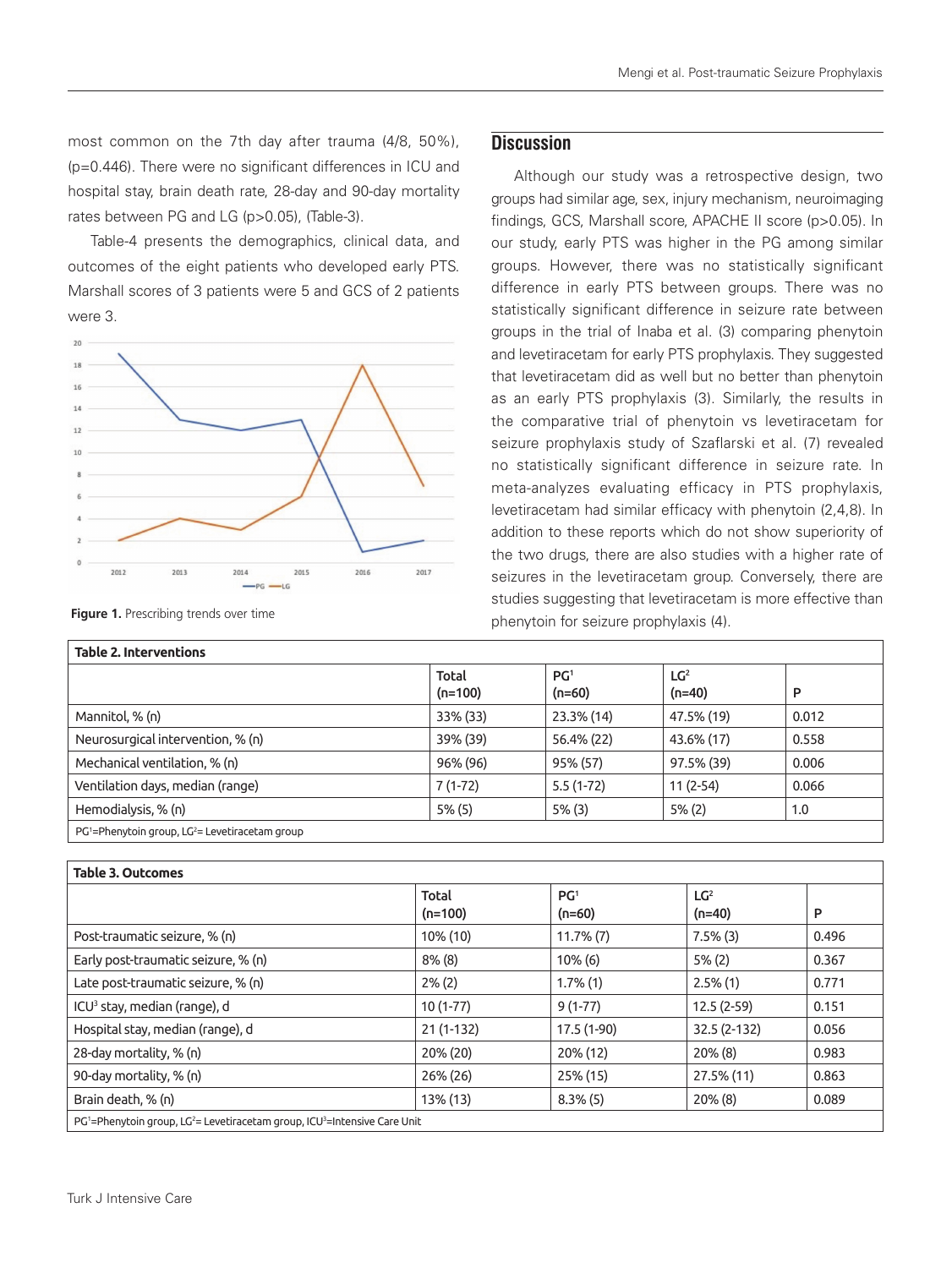| Table 4. Demographics, clinical, imaging and outcome data of patients who developed early post-traumatic seizure                                                                                                                                                                                                                                                 |                  |     |      |                            |                   |                                     |                               |                  |                       |                     |                           |
|------------------------------------------------------------------------------------------------------------------------------------------------------------------------------------------------------------------------------------------------------------------------------------------------------------------------------------------------------------------|------------------|-----|------|----------------------------|-------------------|-------------------------------------|-------------------------------|------------------|-----------------------|---------------------|---------------------------|
| Index                                                                                                                                                                                                                                                                                                                                                            | <b>Drug</b>      | Sex | Age, | <b>Injury</b><br>Mechanism | Marshall<br>Score | Neuroimaging<br><b>findings</b>     | GCS <sup>9</sup>              | <b>APACHE II</b> | Time of<br>seizure, d | 28-dav<br>mortality | ICU <sup>10</sup><br>stay |
|                                                                                                                                                                                                                                                                                                                                                                  | PHE <sup>1</sup> | M   | 80   | Fall                       | 2                 | ICH <sup>4</sup> , SDH <sup>5</sup> | E, V, M,                      | 26               | 3                     |                     | 13                        |
|                                                                                                                                                                                                                                                                                                                                                                  | LEV <sup>2</sup> | F   | 89   | Fall                       | 5                 | <b>SDH</b>                          | $E_{A}V_{A}M_{A}$             | 30               |                       | 0                   | 15                        |
|                                                                                                                                                                                                                                                                                                                                                                  | <b>PHE</b>       | M   | 19   | Motorcycle                 | 3                 | Contusion, SAH <sup>6</sup>         | $E_{\rm t}V_{\rm r}M_{\rm c}$ | 18               | 5                     | 0                   | 10                        |
| 4                                                                                                                                                                                                                                                                                                                                                                | <b>PHE</b>       | M   | 31   | Fall                       | 5                 | EDH <sup>7</sup>                    | E, V, M,                      | 19               | 5                     | 0                   | 28                        |
|                                                                                                                                                                                                                                                                                                                                                                  | <b>PHE</b>       | M   | 26   | MVA <sup>3</sup>           | 2                 | IVH <sup>8</sup> , Contusion        | $E_{\rm A}V_{\rm B}M_{\rm c}$ | 16               |                       | 0                   | 8                         |
| 6                                                                                                                                                                                                                                                                                                                                                                | LEV              | M   | 18   | Motorcycle                 | 3                 | Contusion                           | $E_1V_1M_A$                   | 17               |                       | 0                   | 4                         |
|                                                                                                                                                                                                                                                                                                                                                                  | <b>PHE</b>       | M   | 24   | Motorcycle                 |                   | ICH, SAH                            | E.V.M.                        | 25               |                       | 0                   | 11                        |
| 8                                                                                                                                                                                                                                                                                                                                                                | PHE              | F   | 74   | Fall                       | 5                 | ICH, SDH                            | E, V, M                       | 26               | 6                     | 0                   | 13                        |
| PHE1=Phenytoin, LEV2=Levetiracetam, MVA3=Motor vehicle accident, ICH4=Intracerebral hemorrhage, SDH5=Subdural hematoma, SAH6=Subarachnoid hemorrhage, EDH7=<br>Epidural hematoma, IVH <sup>8</sup> =Intraventricular hemorrhage, GCS <sup>9</sup> =Initial Glasgow coma score following admission to intensive care unit, ICU <sup>10</sup> =Intensive care unit |                  |     |      |                            |                   |                                     |                               |                  |                       |                     |                           |

In the trial of Temkin et al. (9), the rate of early PTS was found to be significantly lower in the group receiving prophylactic AEDs compared to the placebo group. After this study, the usage of AEDs in the prevention of early PTS has become a standard practice for patients with TBI (3,9). However, nowadays there is an increasing number of studies questioning the benefit of routine prophylactic seizure prophylaxis in TBI. In these studies where the benefit of prophylactic AED was evaluated, the rate of seizures varied between 2-3% (10,11). In our study, despite the seizure prophylaxis, the rate of early PTS was 8%. We consider that this big difference for seizure rates is due to the different inclusion criteria in the studies. There was brain injury in neuroimaging of all patients included in our study, so that the seizure rate might be high. Additionally, patients with mild TBI were not included in our study.

Our study showed no statistically significant difference between the PG and LG in terms of mortality, length of hospital and ICU stays. In most studies comparing phenytoin and levetiracetam, no significant difference was found in mortality (2,3,4,7,12). Similarly, there was no significant difference in the length of hospital stay in studies comparing levetiracetam and phenytoin (3,12).

One of the remarkable points of our study is a significant shift toward the prescribing of levetiracetam over phenytoin for seizure prophylaxis after TBI. The reason for this shift may be the advantages of levetiracetam such as lack of need for drug level monitoring, ease of titration, and low drug-drug interaction.

Our study had a number of limitations, including its retrospective nature and small sample size. Another limitation is the lack of data about electroencephalography. Similar to our study, some of the studies for PTS prophylaxis evaluated clinical seizures (2,3). Long-term functional outcomes, adverse events, or economic analysis of AEDs were not evaluated in our study.

In conclusion, this report showed that levetiracetam and phenytoin had similar efficacy in PTS prophylaxis. Although our study was a retrospective design, the two groups had similar features in terms of age, sex, injury mechanism, neuroimaging findings, GCS, Marshall score, APACHE II score. These similar features increase the reliability of comparison between the phenytoin and levetiracetam groups in terms of seizures. However, well-designed, prospective, randomized multicenter trials are needed to provide more precise advice on the efficacy of levetiracetam vs. phenytoin for seizure prophylaxis in TBI.

Acknowledgment: We are very grateful to Serkan Eren, a native English speaker, for English revision of the manuscript.

### **Ethics**

Ethics Committee Approval: Ethics committee approval was obtained from the Ethics Committee of Dokuz Eylül University (decision no: 2021/02-42, date: 18.01.2021).

Informed Consent: Retrospective study.

Peer-review: Externally and internally peer-reviewed.

### Authorship Contributions

Concept: T.M., U.K., Design: T.M., U.K., Data Collection and Process: T.M., B.Y., Analysis or Interpretation: T.M., N.G., Literature Search: T.M., B.Y., Writing: T.M., N.G.

**Conflict of Interest:** No conflict of interest was declared by the authors.

Financial Disclosure: The authors declared that this study received no financial support.